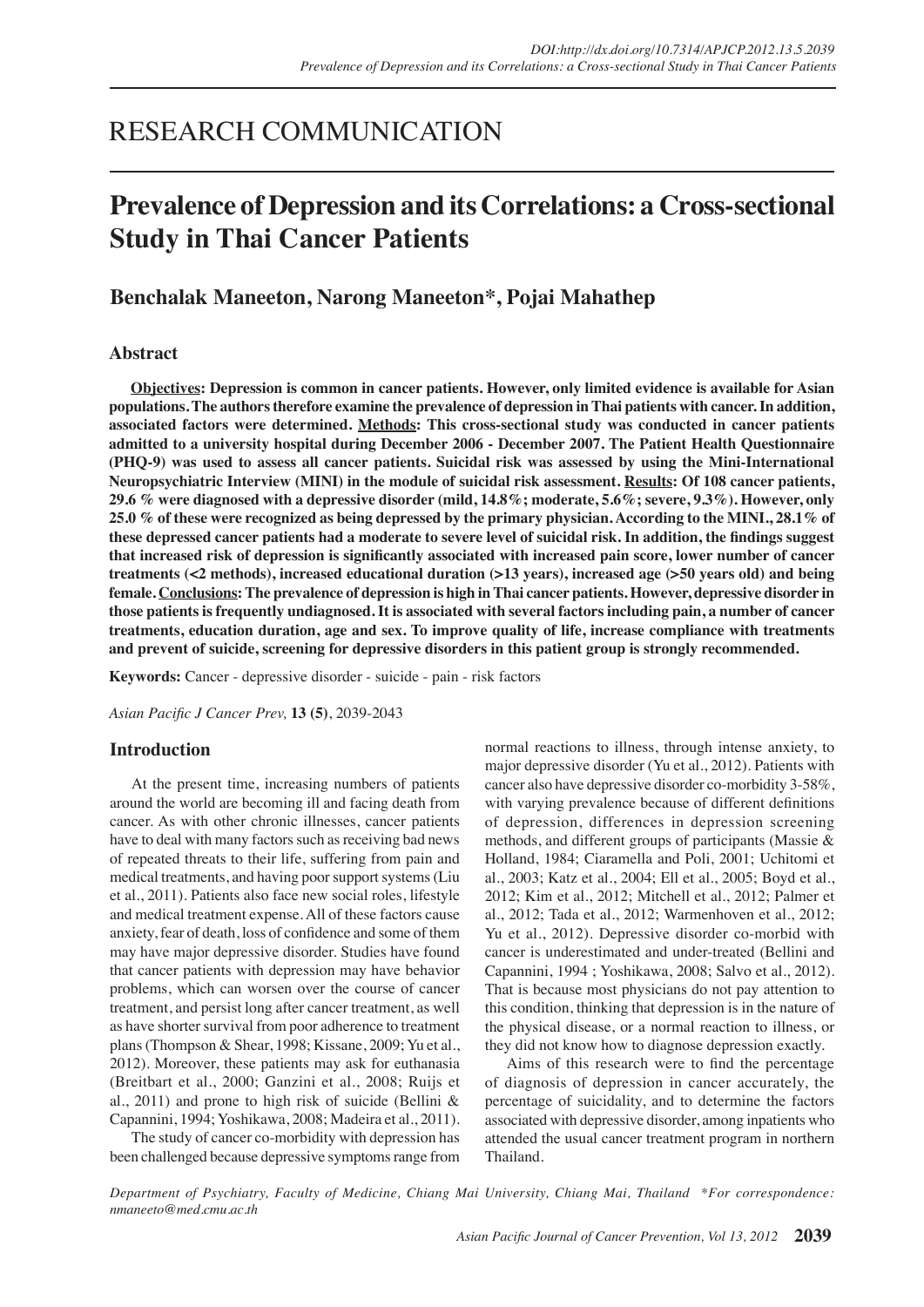# *Benchalak Maneeton et al*

# **Materials and Methods**

# *Sampling procedure*

Sampling was done by Haphazard sampling through approaching all cancer patients who were admitted during the time of sample collection (December 2006-December 2007). The study was approved by the ethics committee of Chiang Mai University. All subjects gave informed consent. Baseline interviews were conducted in person by a trained physician. The researcher ensured that all participants were not of any particular characteristics but were heterogeneous.

## *Subjects*

We included all stages and types of cancer patients, who were admitted for investigation or treatment of cancer such as surgery, chemotherapy, radiotherapy on the inpatient ward of university hospital. The inclusion criteria were age 18-60 years old, can give informed consent, awareness of the diagnosis of cancer, and could communicate with the physician. The exclusion criteria were severe confusion or having unassessable brain pathology.

## *Procedures*

The study was approved by the ethics committee of Chiang Mai University. All subjects gave informed consent. Baseline interviews were conducted in person by a trained physician.

## *Measurements*

Demographic data: age, sex, educational level, marital status, support systems, employment status, income, and debt were recorded. Duration of cancer, primary organs site, stage of cancer, and oncology treatments were reviewed from medical records.

#### *Depression status and suicidality*

We used Patient Health Questionnaire (PHQ-9) (Kroenke et al., 2001; Walker et al., 2011) for diagnosing depression in cancer patients. This screening tool comprises 9 items to measure depression as described in the Diagnostic and Statistical Manual Fourth Edition (DSM-IV) criteria and has two parts: the first screening for sign and symptoms of depression and the second detailing of severity of signs and symptoms from 0=not at all, 1=several days, 2=more than half the day, and 3=nearly everyday. Patients who had depression score positive at least one of the first two questions (depressed mood or loss of interest for most of the day and nearly everyday in the past two weeks). Moreover, signs and symptoms of depression have to have caused difficulty in work or daily life. The cut-off point for major depressive disorder is up to 10. Depressive groups are classified mild (PHQ-9 score from 10 to 14), moderate (score from 15 to 19), and severe (score up to 20).

The study assessed suicidal risk by the Mini-International Neuropsychiatric Interview (M.I.N.I.) module of suicidal risk assessment (Sheehan et al., 1998). Patients who had suicide risk current scores between 1-5 were in a low risk group, 6-9 were in a moderate risk

group, and scores up to 10 were in a high risk group.

#### *Pain score*

The study assessed severity of pain by using a Visual Analog Scale (VAS), a 10-cm horizontal line for patients to mark their pain intensity on, which ranges from 0 (no pain) to 10 (most severe pain). This ratio scale is simple, reliable and valid to assess pain level (Serlin et al., 1995). Pain scores were classified as no pain (VAS=0), mild pain (VAS=1-4), moderate pain (VAS=5-6), and severe pain (VAS=7-10). A clinically significant cut-off score of 7 or greater indicates severe pain.

#### *Data analysis*

Age was categorized as 50 or less versus > 50 years, educational level was categorized as 13 years or less versus > 13 years, and level of incomes was categorized as 10,000 bahts per month (333.3 USD; 1 USD=30 bahts) or less versus more than 10,000 bahts per month. The cancer patients who had PHQ-9 scores=10 or more were classified as the depressed group, and those who had PHQ-9 scores less than 10 were classified as the non-depressed group. The cancer patients who had suicidal risk current scores more than 1 were classified in the suicidal risk group, and those who had suicidal risk current scores=0 were classified as the non-suicidal risk group. The percentage of depressive disorder in cancer, and suicidality were recorded. Descriptive statistics were conducted to present the characteristics of the study sample. The comparison of the depressed vs non-depressed group and the suicidal risk vs non-suicidal risk group were performed by the Pearson's chi-square test, and Fisher's Exact Test for qualitative data, and Mann-Whitney U test for quantitative data. All tests were two sided and significance was set at 0.05. Each independent factor which was statistically significant at the bivariate level  $(p<0.100)$  was included into the logistic regression model. We then developed a final model that combined patient characteristics, considering inclusion variables independently associated with depressive disorder in the cancer patients.

## **Results**

From December 2006 to December 2007, all admissions to the hospital in-patient service with the diagnoses of cancer were screened for entry into the study; 108 consented and all were included in the analysis.

Table 1 shows the baseline characteristics of the 108 patients whose data were used for analysis. There were 47 males and 61 females. Most of participants had completed less than 13 years of education 89.8%, had married 77.8%, and occupations were agriculturists (32.4%), and labourers (29.6 %); however, the rate of unemployment was also high (20.4%). Of the 108 patients, 98 (90.7%) earned less than 10,000 bahts per month. The most common primary organs of cancer were gynecological (25.0%), gastrointestinal (21.3%), and head and neck (18.5%). Most of patients (36.1%) were in stage 4 of cancer.

## *Prevalence of depression*

Of 108 study patients, 32 patients (29.6 %) with PHQ-9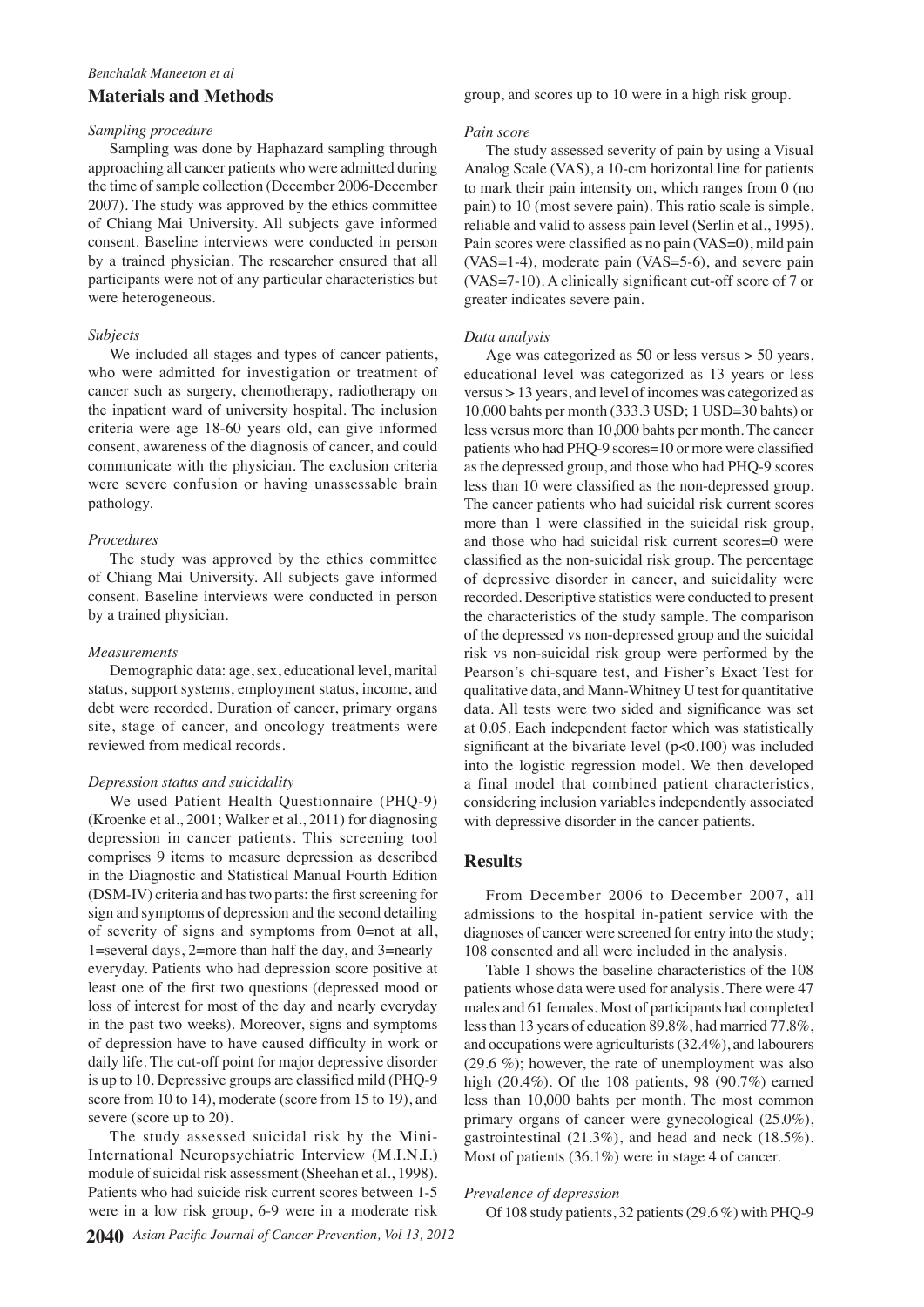| $(N=108)$<br>$(N=32, 29.6\%)$ $(N=76, 70.4\%)$<br>$(N=29, 26.9\%)$ $(N=79, 73.1\%)$<br>$0.022^a$<br>0.109a<br>13(40.6)<br>$\leq 50$<br>62(57.4)<br>49 (64.5)<br>13(44.8)<br>49 (62.0)<br>$> 50$<br>46(42.6)<br>19(59.4)<br>27(35.5)<br>16(55.2)<br>30(38.0)<br>$0.095^{\rm a}$<br>$0.251$ <sup>a</sup><br>10(31.2)<br>Male<br>47(43.5)<br>37(48.7)<br>10(34.5)<br>37(46.8)<br>Female<br>61(56.5)<br>22(68.8)<br>39(51.3)<br>19(65.5)<br>42(53.2)<br>100.0<br>$0.015^{\rm b}$<br>1.000 <sup>b</sup><br>Education level (years)<br>$10.\overline{10}^{20}$ (89.7)<br>71 (89.9)<br>$\leq 13$<br>97 (89.8)<br>25(78.1)<br>72 (94.7)<br>6.3<br>(10.390.3)<br>>13<br>7(21.9)<br>4(5.3)<br>8(10.1)<br>11(10.2)<br>0.197 <sup>b</sup><br>$0.385^{b}$<br>7569(81.6)<br>61(7529)<br>22(68.7)<br>Married<br>84 (77.8)<br>23<br>(79.3)<br>10(9.3)<br>3(9.4)<br>7(9.2)<br>9(11.4)<br>Single<br>(3.4)<br>46.83(10.3)<br>6(5.6)<br>2<br>3<br>Divorced<br>4(12.5)<br>(2.6)<br>(3.8)<br>56.3<br>Widowed<br>8(7.4)<br>3(9.4)<br>$^{.9}$ 54.2<br>6<br>$50.\overline{0}$<br>(6.6)<br>(7.6)<br>(6)<br>0.024 <sup>b</sup><br>0.175 <sup>b</sup><br>31.3<br>(6.9)<br>3(2.8)<br>3(9.4)<br>$\overline{0}$<br>$\mathbf{1}$<br>(1.3)<br>No support<br>(0)<br>$\overline{27}$<br>105(97.2)<br>(93.1)<br>78 (98.7)<br>29(90.6)<br>76 (100)<br>With support<br>0.080 <sup>b</sup><br>$0.295^{\rm b}$<br>$25.0$ <sub>18.4</sub> )<br>8(25.0)<br>15(19.0)<br>Unemployment<br>22(20.4)<br>(24.1)<br>38.0<br>$23(30.3)$ 31.3<br>20 (25133)<br>Labourer<br>9(28.1)<br>32(29.6)<br>$\frac{(41.4)}{23.7}$<br>29(38.2)<br>28(35.4)<br>Agriculturist<br>35(32.4)<br>6(18.8)<br>(24)<br>12.7)<br>Personal business<br>11(10.2)<br>4(12.5)<br>$\oint_{2}^{(9.2)}$ (2.6)<br>10 I<br>(2.6)<br>3<br>State enterprises, private<br>3(2.8)<br>1(3.1)<br>$\Omega$<br>(32)<br>(0)<br>$\begin{array}{c} 0 \quad (0) \\ \text{Euler} \\ \text{Euler} \\ 27 \quad (93.1) \\ \text{Euler} \end{array}$<br>without treatment<br>Midtout treatment<br>Midtout<br>$(3\frac{5}{9})$<br>3<br>Government<br>5(4.6)<br>4(12.5)<br>1(1.3)<br>Level of income (bahts per month)<br>1.000 <sup>b</sup><br>Έ<br>$71(89\bar{2})$<br>$\leq 10,000$<br>98 (90.7)<br>25(78.1)<br>73 (96.1)<br>>10,000<br>7(21.9)<br>10(9.3)<br>3(3.9)<br>$2(6.9)$ දි<br>with<br>8(10.1)<br>$\frac{1}{2}$<br>$\frac{1}{2}$<br>$\frac{1}{2}$<br>$\frac{1}{2}$<br>$\frac{1}{2}$<br>$\frac{1}{2}$<br>$\frac{1}{2}$<br>$\frac{1}{2}$<br>$\frac{1}{2}$<br>$\frac{1}{2}$<br>$\frac{1}{2}$<br>$\frac{1}{2}$<br>$\frac{1}{2}$<br>$\frac{1}{2}$<br>$\frac{1}{2}$<br>$\frac{1}{2}$<br>$\frac{1}{2}$<br>$\frac{1}{2}$<br>$\frac{1}{2}$<br>$\frac{1}{2}$<br><br>$0.987$ <sup>a</sup><br>52(48.1)<br>16(50.0)<br>36(47.4)<br>41(41.9)<br>yes<br>$\frac{1}{2}$<br>$\frac{1}{2}$<br>$\frac{1}{2}$<br>$\frac{1}{2}$<br>$\frac{1}{2}$<br>$\frac{1}{2}$<br>$\frac{1}{2}$<br>$\frac{1}{2}$<br>$\frac{1}{2}$<br>$\frac{1}{2}$<br>$\frac{1}{2}$<br>$\frac{1}{2}$<br>$\frac{1}{2}$<br>$\frac{1}{2}$<br>$\frac{1}{2}$<br>$\frac{1}{2}$<br>$\frac{1}{2}$<br>$\frac{1}{2}$<br>56 (51.9)<br>16(50.0)<br>40(52.6)<br>38(48.1)<br>no<br>0.781 <sup>b</sup><br>Head & neck<br>20(18.5)<br>7(21.9)<br>13(17.1)<br>15(19.0)<br><b>Breast</b><br>5(4.6)<br>2 $(6.3)$<br>3(3.9)<br>3(3.8)<br>Newly<br>4 $(3.7)$<br>1(3.1)<br>3(3.9)<br>(3.4)<br>3(3.8)<br>Respiratory<br>9(28.1)<br>Gastrointestinal<br>14 (18.4)<br>4(13.8)<br>23(21.3)<br>19(24.1)<br>Genitourinary<br>6(5.6)<br>1(3.1)<br>5(6.6)<br>2(6.9)<br>4 $(5.1)$<br>27(25.0)<br>7(21.9)<br>20(26.3)<br>10(34.5)<br>17(21.5)<br>Gynecology<br>Musculoskeletal<br>8(7.4)<br>1(3.1)<br>7(9.2)<br>1(3.4)<br>7(8.9)<br>Hematological<br>15(13.9)<br>4(12.5)<br>4(13.8)<br>11(14.5)<br>11(13.9)<br>0.109 <sup>b</sup><br>$0.124^{b}$<br>6(18.8)<br>7(9.2)<br>9(11.4)<br>13(12.0)<br>4(13.8)<br>$\overline{c}$<br>1(3.1)<br>15(19.7)<br>16(14.8)<br>1(3.4)<br>15(19.0)<br>$\overline{3}$<br>29(26.9)<br>10(31.3)<br>19(25.0)<br>12(41.4)<br>17(21.5)<br>$\overline{4}$<br>$26 \frac{(24.2)}{2}$<br>39(36.1)<br>13(40.6)<br>10(34.5)<br>29(36.7)<br>2(6,9)<br>12.8<br>$\text{km}$ 10.1<br>11(10.2)<br>2 $(6,3)$<br>9<br>9(11.4)<br>20.3<br>10.3<br>$0.553^{\rm a}$<br> d)<br>er of<br>ents<br>44 (55.7)<br>21 (65)<br>$\frac{25}{51}$<br>less<br>.1)<br>me<br>.6)<br>25.0<br>30.0<br>11 (34<br>.4)<br>9)<br>35 (44.3)<br>me<br>mo<br>75.0<br>46.8<br>s1.1 patients withous depression (p<0.001). If patients<br>$scores = 10$ or more were classified in the depressive group.<br>Among these, sixteen54:2 ents (59.9%) experienced mild<br>were classified according to pain level, we found that 6<br>depression, six $(18.8\%)$ had moderate depression, and<br>$(18.8\%)$ and 9 (28.1%) depressed cancer patients had<br>ten $(31.2\%)$ were in severe depression. Sensitivity and<br>moderate and severe pain level respectively. | Characteristics          | All | Pt with<br><b>MDD</b> | Pt without<br><b>MDD</b> | Analysis<br>P-value | Pt with<br>suicide | Pt without<br>suicide | Analysis<br>P-value |
|---------------------------------------------------------------------------------------------------------------------------------------------------------------------------------------------------------------------------------------------------------------------------------------------------------------------------------------------------------------------------------------------------------------------------------------------------------------------------------------------------------------------------------------------------------------------------------------------------------------------------------------------------------------------------------------------------------------------------------------------------------------------------------------------------------------------------------------------------------------------------------------------------------------------------------------------------------------------------------------------------------------------------------------------------------------------------------------------------------------------------------------------------------------------------------------------------------------------------------------------------------------------------------------------------------------------------------------------------------------------------------------------------------------------------------------------------------------------------------------------------------------------------------------------------------------------------------------------------------------------------------------------------------------------------------------------------------------------------------------------------------------------------------------------------------------------------------------------------------------------------------------------------------------------------------------------------------------------------------------------------------------------------------------------------------------------------------------------------------------------------------------------------------------------------------------------------------------------------------------------------------------------------------------------------------------------------------------------------------------------------------------------------------------------------------------------------------------------------------------------------------------------------------------------------------------------------------------------------------------------------------------------------------------------------------------------------------------------------------------------------------------------------------------------------------------------------------------------------------------------------------------------------------------------------------------------------------------------------------------------------------------------------------------------------------------------------------------------------------------------------------------------------------------------------------------------------------------------------------------------------------------------------------------------------------------------------------------------------------------------------------------------------------------------------------------------------------------------------------------------------------------------------------------------------------------------------------------------------------------------------------------------------------------------------------------------------------------------------------------------------------------------------------------------------------------------------------------------------------------------------------------------------------------------------------------------------------------------------------------------------------------------------------------------------------------------------------------------------------------------------------------------------------------------------------------------------------------------------------------------------------------------------------------------------------------------------------------------------------------------------------------------------------------------------------------------------------------------------------------------------------------------------------------------------------------------------------------------------------------------------------------------------------------------------------------------------------------------------------------------------------------------------------------------------------------------------------------------------------------------|--------------------------|-----|-----------------------|--------------------------|---------------------|--------------------|-----------------------|---------------------|
|                                                                                                                                                                                                                                                                                                                                                                                                                                                                                                                                                                                                                                                                                                                                                                                                                                                                                                                                                                                                                                                                                                                                                                                                                                                                                                                                                                                                                                                                                                                                                                                                                                                                                                                                                                                                                                                                                                                                                                                                                                                                                                                                                                                                                                                                                                                                                                                                                                                                                                                                                                                                                                                                                                                                                                                                                                                                                                                                                                                                                                                                                                                                                                                                                                                                                                                                                                                                                                                                                                                                                                                                                                                                                                                                                                                                                                                                                                                                                                                                                                                                                                                                                                                                                                                                                                                                                                                                                                                                                                                                                                                                                                                                                                                                                                                                                                                                     |                          |     |                       |                          |                     |                    |                       |                     |
|                                                                                                                                                                                                                                                                                                                                                                                                                                                                                                                                                                                                                                                                                                                                                                                                                                                                                                                                                                                                                                                                                                                                                                                                                                                                                                                                                                                                                                                                                                                                                                                                                                                                                                                                                                                                                                                                                                                                                                                                                                                                                                                                                                                                                                                                                                                                                                                                                                                                                                                                                                                                                                                                                                                                                                                                                                                                                                                                                                                                                                                                                                                                                                                                                                                                                                                                                                                                                                                                                                                                                                                                                                                                                                                                                                                                                                                                                                                                                                                                                                                                                                                                                                                                                                                                                                                                                                                                                                                                                                                                                                                                                                                                                                                                                                                                                                                                     | Age group (years)        |     |                       |                          |                     |                    |                       |                     |
|                                                                                                                                                                                                                                                                                                                                                                                                                                                                                                                                                                                                                                                                                                                                                                                                                                                                                                                                                                                                                                                                                                                                                                                                                                                                                                                                                                                                                                                                                                                                                                                                                                                                                                                                                                                                                                                                                                                                                                                                                                                                                                                                                                                                                                                                                                                                                                                                                                                                                                                                                                                                                                                                                                                                                                                                                                                                                                                                                                                                                                                                                                                                                                                                                                                                                                                                                                                                                                                                                                                                                                                                                                                                                                                                                                                                                                                                                                                                                                                                                                                                                                                                                                                                                                                                                                                                                                                                                                                                                                                                                                                                                                                                                                                                                                                                                                                                     |                          |     |                       |                          |                     |                    |                       |                     |
|                                                                                                                                                                                                                                                                                                                                                                                                                                                                                                                                                                                                                                                                                                                                                                                                                                                                                                                                                                                                                                                                                                                                                                                                                                                                                                                                                                                                                                                                                                                                                                                                                                                                                                                                                                                                                                                                                                                                                                                                                                                                                                                                                                                                                                                                                                                                                                                                                                                                                                                                                                                                                                                                                                                                                                                                                                                                                                                                                                                                                                                                                                                                                                                                                                                                                                                                                                                                                                                                                                                                                                                                                                                                                                                                                                                                                                                                                                                                                                                                                                                                                                                                                                                                                                                                                                                                                                                                                                                                                                                                                                                                                                                                                                                                                                                                                                                                     |                          |     |                       |                          |                     |                    |                       |                     |
|                                                                                                                                                                                                                                                                                                                                                                                                                                                                                                                                                                                                                                                                                                                                                                                                                                                                                                                                                                                                                                                                                                                                                                                                                                                                                                                                                                                                                                                                                                                                                                                                                                                                                                                                                                                                                                                                                                                                                                                                                                                                                                                                                                                                                                                                                                                                                                                                                                                                                                                                                                                                                                                                                                                                                                                                                                                                                                                                                                                                                                                                                                                                                                                                                                                                                                                                                                                                                                                                                                                                                                                                                                                                                                                                                                                                                                                                                                                                                                                                                                                                                                                                                                                                                                                                                                                                                                                                                                                                                                                                                                                                                                                                                                                                                                                                                                                                     | Sex                      |     |                       |                          |                     |                    |                       |                     |
|                                                                                                                                                                                                                                                                                                                                                                                                                                                                                                                                                                                                                                                                                                                                                                                                                                                                                                                                                                                                                                                                                                                                                                                                                                                                                                                                                                                                                                                                                                                                                                                                                                                                                                                                                                                                                                                                                                                                                                                                                                                                                                                                                                                                                                                                                                                                                                                                                                                                                                                                                                                                                                                                                                                                                                                                                                                                                                                                                                                                                                                                                                                                                                                                                                                                                                                                                                                                                                                                                                                                                                                                                                                                                                                                                                                                                                                                                                                                                                                                                                                                                                                                                                                                                                                                                                                                                                                                                                                                                                                                                                                                                                                                                                                                                                                                                                                                     |                          |     |                       |                          |                     |                    |                       |                     |
|                                                                                                                                                                                                                                                                                                                                                                                                                                                                                                                                                                                                                                                                                                                                                                                                                                                                                                                                                                                                                                                                                                                                                                                                                                                                                                                                                                                                                                                                                                                                                                                                                                                                                                                                                                                                                                                                                                                                                                                                                                                                                                                                                                                                                                                                                                                                                                                                                                                                                                                                                                                                                                                                                                                                                                                                                                                                                                                                                                                                                                                                                                                                                                                                                                                                                                                                                                                                                                                                                                                                                                                                                                                                                                                                                                                                                                                                                                                                                                                                                                                                                                                                                                                                                                                                                                                                                                                                                                                                                                                                                                                                                                                                                                                                                                                                                                                                     |                          |     |                       |                          |                     |                    |                       |                     |
|                                                                                                                                                                                                                                                                                                                                                                                                                                                                                                                                                                                                                                                                                                                                                                                                                                                                                                                                                                                                                                                                                                                                                                                                                                                                                                                                                                                                                                                                                                                                                                                                                                                                                                                                                                                                                                                                                                                                                                                                                                                                                                                                                                                                                                                                                                                                                                                                                                                                                                                                                                                                                                                                                                                                                                                                                                                                                                                                                                                                                                                                                                                                                                                                                                                                                                                                                                                                                                                                                                                                                                                                                                                                                                                                                                                                                                                                                                                                                                                                                                                                                                                                                                                                                                                                                                                                                                                                                                                                                                                                                                                                                                                                                                                                                                                                                                                                     |                          |     |                       |                          |                     |                    |                       |                     |
|                                                                                                                                                                                                                                                                                                                                                                                                                                                                                                                                                                                                                                                                                                                                                                                                                                                                                                                                                                                                                                                                                                                                                                                                                                                                                                                                                                                                                                                                                                                                                                                                                                                                                                                                                                                                                                                                                                                                                                                                                                                                                                                                                                                                                                                                                                                                                                                                                                                                                                                                                                                                                                                                                                                                                                                                                                                                                                                                                                                                                                                                                                                                                                                                                                                                                                                                                                                                                                                                                                                                                                                                                                                                                                                                                                                                                                                                                                                                                                                                                                                                                                                                                                                                                                                                                                                                                                                                                                                                                                                                                                                                                                                                                                                                                                                                                                                                     |                          |     |                       |                          |                     |                    |                       |                     |
|                                                                                                                                                                                                                                                                                                                                                                                                                                                                                                                                                                                                                                                                                                                                                                                                                                                                                                                                                                                                                                                                                                                                                                                                                                                                                                                                                                                                                                                                                                                                                                                                                                                                                                                                                                                                                                                                                                                                                                                                                                                                                                                                                                                                                                                                                                                                                                                                                                                                                                                                                                                                                                                                                                                                                                                                                                                                                                                                                                                                                                                                                                                                                                                                                                                                                                                                                                                                                                                                                                                                                                                                                                                                                                                                                                                                                                                                                                                                                                                                                                                                                                                                                                                                                                                                                                                                                                                                                                                                                                                                                                                                                                                                                                                                                                                                                                                                     |                          |     |                       |                          |                     |                    |                       |                     |
|                                                                                                                                                                                                                                                                                                                                                                                                                                                                                                                                                                                                                                                                                                                                                                                                                                                                                                                                                                                                                                                                                                                                                                                                                                                                                                                                                                                                                                                                                                                                                                                                                                                                                                                                                                                                                                                                                                                                                                                                                                                                                                                                                                                                                                                                                                                                                                                                                                                                                                                                                                                                                                                                                                                                                                                                                                                                                                                                                                                                                                                                                                                                                                                                                                                                                                                                                                                                                                                                                                                                                                                                                                                                                                                                                                                                                                                                                                                                                                                                                                                                                                                                                                                                                                                                                                                                                                                                                                                                                                                                                                                                                                                                                                                                                                                                                                                                     | Marital status           |     |                       |                          |                     |                    |                       |                     |
|                                                                                                                                                                                                                                                                                                                                                                                                                                                                                                                                                                                                                                                                                                                                                                                                                                                                                                                                                                                                                                                                                                                                                                                                                                                                                                                                                                                                                                                                                                                                                                                                                                                                                                                                                                                                                                                                                                                                                                                                                                                                                                                                                                                                                                                                                                                                                                                                                                                                                                                                                                                                                                                                                                                                                                                                                                                                                                                                                                                                                                                                                                                                                                                                                                                                                                                                                                                                                                                                                                                                                                                                                                                                                                                                                                                                                                                                                                                                                                                                                                                                                                                                                                                                                                                                                                                                                                                                                                                                                                                                                                                                                                                                                                                                                                                                                                                                     |                          |     |                       |                          |                     |                    |                       |                     |
|                                                                                                                                                                                                                                                                                                                                                                                                                                                                                                                                                                                                                                                                                                                                                                                                                                                                                                                                                                                                                                                                                                                                                                                                                                                                                                                                                                                                                                                                                                                                                                                                                                                                                                                                                                                                                                                                                                                                                                                                                                                                                                                                                                                                                                                                                                                                                                                                                                                                                                                                                                                                                                                                                                                                                                                                                                                                                                                                                                                                                                                                                                                                                                                                                                                                                                                                                                                                                                                                                                                                                                                                                                                                                                                                                                                                                                                                                                                                                                                                                                                                                                                                                                                                                                                                                                                                                                                                                                                                                                                                                                                                                                                                                                                                                                                                                                                                     |                          |     |                       |                          |                     |                    |                       |                     |
|                                                                                                                                                                                                                                                                                                                                                                                                                                                                                                                                                                                                                                                                                                                                                                                                                                                                                                                                                                                                                                                                                                                                                                                                                                                                                                                                                                                                                                                                                                                                                                                                                                                                                                                                                                                                                                                                                                                                                                                                                                                                                                                                                                                                                                                                                                                                                                                                                                                                                                                                                                                                                                                                                                                                                                                                                                                                                                                                                                                                                                                                                                                                                                                                                                                                                                                                                                                                                                                                                                                                                                                                                                                                                                                                                                                                                                                                                                                                                                                                                                                                                                                                                                                                                                                                                                                                                                                                                                                                                                                                                                                                                                                                                                                                                                                                                                                                     |                          |     |                       |                          |                     |                    |                       |                     |
|                                                                                                                                                                                                                                                                                                                                                                                                                                                                                                                                                                                                                                                                                                                                                                                                                                                                                                                                                                                                                                                                                                                                                                                                                                                                                                                                                                                                                                                                                                                                                                                                                                                                                                                                                                                                                                                                                                                                                                                                                                                                                                                                                                                                                                                                                                                                                                                                                                                                                                                                                                                                                                                                                                                                                                                                                                                                                                                                                                                                                                                                                                                                                                                                                                                                                                                                                                                                                                                                                                                                                                                                                                                                                                                                                                                                                                                                                                                                                                                                                                                                                                                                                                                                                                                                                                                                                                                                                                                                                                                                                                                                                                                                                                                                                                                                                                                                     |                          |     |                       |                          |                     |                    |                       |                     |
|                                                                                                                                                                                                                                                                                                                                                                                                                                                                                                                                                                                                                                                                                                                                                                                                                                                                                                                                                                                                                                                                                                                                                                                                                                                                                                                                                                                                                                                                                                                                                                                                                                                                                                                                                                                                                                                                                                                                                                                                                                                                                                                                                                                                                                                                                                                                                                                                                                                                                                                                                                                                                                                                                                                                                                                                                                                                                                                                                                                                                                                                                                                                                                                                                                                                                                                                                                                                                                                                                                                                                                                                                                                                                                                                                                                                                                                                                                                                                                                                                                                                                                                                                                                                                                                                                                                                                                                                                                                                                                                                                                                                                                                                                                                                                                                                                                                                     | Support system           |     |                       |                          |                     |                    |                       |                     |
|                                                                                                                                                                                                                                                                                                                                                                                                                                                                                                                                                                                                                                                                                                                                                                                                                                                                                                                                                                                                                                                                                                                                                                                                                                                                                                                                                                                                                                                                                                                                                                                                                                                                                                                                                                                                                                                                                                                                                                                                                                                                                                                                                                                                                                                                                                                                                                                                                                                                                                                                                                                                                                                                                                                                                                                                                                                                                                                                                                                                                                                                                                                                                                                                                                                                                                                                                                                                                                                                                                                                                                                                                                                                                                                                                                                                                                                                                                                                                                                                                                                                                                                                                                                                                                                                                                                                                                                                                                                                                                                                                                                                                                                                                                                                                                                                                                                                     |                          |     |                       |                          |                     |                    |                       |                     |
|                                                                                                                                                                                                                                                                                                                                                                                                                                                                                                                                                                                                                                                                                                                                                                                                                                                                                                                                                                                                                                                                                                                                                                                                                                                                                                                                                                                                                                                                                                                                                                                                                                                                                                                                                                                                                                                                                                                                                                                                                                                                                                                                                                                                                                                                                                                                                                                                                                                                                                                                                                                                                                                                                                                                                                                                                                                                                                                                                                                                                                                                                                                                                                                                                                                                                                                                                                                                                                                                                                                                                                                                                                                                                                                                                                                                                                                                                                                                                                                                                                                                                                                                                                                                                                                                                                                                                                                                                                                                                                                                                                                                                                                                                                                                                                                                                                                                     |                          |     |                       |                          |                     |                    |                       |                     |
|                                                                                                                                                                                                                                                                                                                                                                                                                                                                                                                                                                                                                                                                                                                                                                                                                                                                                                                                                                                                                                                                                                                                                                                                                                                                                                                                                                                                                                                                                                                                                                                                                                                                                                                                                                                                                                                                                                                                                                                                                                                                                                                                                                                                                                                                                                                                                                                                                                                                                                                                                                                                                                                                                                                                                                                                                                                                                                                                                                                                                                                                                                                                                                                                                                                                                                                                                                                                                                                                                                                                                                                                                                                                                                                                                                                                                                                                                                                                                                                                                                                                                                                                                                                                                                                                                                                                                                                                                                                                                                                                                                                                                                                                                                                                                                                                                                                                     | Employment status        |     |                       |                          |                     |                    |                       |                     |
|                                                                                                                                                                                                                                                                                                                                                                                                                                                                                                                                                                                                                                                                                                                                                                                                                                                                                                                                                                                                                                                                                                                                                                                                                                                                                                                                                                                                                                                                                                                                                                                                                                                                                                                                                                                                                                                                                                                                                                                                                                                                                                                                                                                                                                                                                                                                                                                                                                                                                                                                                                                                                                                                                                                                                                                                                                                                                                                                                                                                                                                                                                                                                                                                                                                                                                                                                                                                                                                                                                                                                                                                                                                                                                                                                                                                                                                                                                                                                                                                                                                                                                                                                                                                                                                                                                                                                                                                                                                                                                                                                                                                                                                                                                                                                                                                                                                                     |                          |     |                       |                          |                     |                    |                       |                     |
|                                                                                                                                                                                                                                                                                                                                                                                                                                                                                                                                                                                                                                                                                                                                                                                                                                                                                                                                                                                                                                                                                                                                                                                                                                                                                                                                                                                                                                                                                                                                                                                                                                                                                                                                                                                                                                                                                                                                                                                                                                                                                                                                                                                                                                                                                                                                                                                                                                                                                                                                                                                                                                                                                                                                                                                                                                                                                                                                                                                                                                                                                                                                                                                                                                                                                                                                                                                                                                                                                                                                                                                                                                                                                                                                                                                                                                                                                                                                                                                                                                                                                                                                                                                                                                                                                                                                                                                                                                                                                                                                                                                                                                                                                                                                                                                                                                                                     |                          |     |                       |                          |                     |                    |                       |                     |
|                                                                                                                                                                                                                                                                                                                                                                                                                                                                                                                                                                                                                                                                                                                                                                                                                                                                                                                                                                                                                                                                                                                                                                                                                                                                                                                                                                                                                                                                                                                                                                                                                                                                                                                                                                                                                                                                                                                                                                                                                                                                                                                                                                                                                                                                                                                                                                                                                                                                                                                                                                                                                                                                                                                                                                                                                                                                                                                                                                                                                                                                                                                                                                                                                                                                                                                                                                                                                                                                                                                                                                                                                                                                                                                                                                                                                                                                                                                                                                                                                                                                                                                                                                                                                                                                                                                                                                                                                                                                                                                                                                                                                                                                                                                                                                                                                                                                     |                          |     |                       |                          |                     |                    |                       |                     |
|                                                                                                                                                                                                                                                                                                                                                                                                                                                                                                                                                                                                                                                                                                                                                                                                                                                                                                                                                                                                                                                                                                                                                                                                                                                                                                                                                                                                                                                                                                                                                                                                                                                                                                                                                                                                                                                                                                                                                                                                                                                                                                                                                                                                                                                                                                                                                                                                                                                                                                                                                                                                                                                                                                                                                                                                                                                                                                                                                                                                                                                                                                                                                                                                                                                                                                                                                                                                                                                                                                                                                                                                                                                                                                                                                                                                                                                                                                                                                                                                                                                                                                                                                                                                                                                                                                                                                                                                                                                                                                                                                                                                                                                                                                                                                                                                                                                                     |                          |     |                       |                          |                     |                    |                       |                     |
|                                                                                                                                                                                                                                                                                                                                                                                                                                                                                                                                                                                                                                                                                                                                                                                                                                                                                                                                                                                                                                                                                                                                                                                                                                                                                                                                                                                                                                                                                                                                                                                                                                                                                                                                                                                                                                                                                                                                                                                                                                                                                                                                                                                                                                                                                                                                                                                                                                                                                                                                                                                                                                                                                                                                                                                                                                                                                                                                                                                                                                                                                                                                                                                                                                                                                                                                                                                                                                                                                                                                                                                                                                                                                                                                                                                                                                                                                                                                                                                                                                                                                                                                                                                                                                                                                                                                                                                                                                                                                                                                                                                                                                                                                                                                                                                                                                                                     |                          |     |                       |                          |                     |                    |                       |                     |
|                                                                                                                                                                                                                                                                                                                                                                                                                                                                                                                                                                                                                                                                                                                                                                                                                                                                                                                                                                                                                                                                                                                                                                                                                                                                                                                                                                                                                                                                                                                                                                                                                                                                                                                                                                                                                                                                                                                                                                                                                                                                                                                                                                                                                                                                                                                                                                                                                                                                                                                                                                                                                                                                                                                                                                                                                                                                                                                                                                                                                                                                                                                                                                                                                                                                                                                                                                                                                                                                                                                                                                                                                                                                                                                                                                                                                                                                                                                                                                                                                                                                                                                                                                                                                                                                                                                                                                                                                                                                                                                                                                                                                                                                                                                                                                                                                                                                     |                          |     |                       |                          |                     |                    |                       |                     |
|                                                                                                                                                                                                                                                                                                                                                                                                                                                                                                                                                                                                                                                                                                                                                                                                                                                                                                                                                                                                                                                                                                                                                                                                                                                                                                                                                                                                                                                                                                                                                                                                                                                                                                                                                                                                                                                                                                                                                                                                                                                                                                                                                                                                                                                                                                                                                                                                                                                                                                                                                                                                                                                                                                                                                                                                                                                                                                                                                                                                                                                                                                                                                                                                                                                                                                                                                                                                                                                                                                                                                                                                                                                                                                                                                                                                                                                                                                                                                                                                                                                                                                                                                                                                                                                                                                                                                                                                                                                                                                                                                                                                                                                                                                                                                                                                                                                                     |                          |     |                       |                          |                     |                    |                       |                     |
|                                                                                                                                                                                                                                                                                                                                                                                                                                                                                                                                                                                                                                                                                                                                                                                                                                                                                                                                                                                                                                                                                                                                                                                                                                                                                                                                                                                                                                                                                                                                                                                                                                                                                                                                                                                                                                                                                                                                                                                                                                                                                                                                                                                                                                                                                                                                                                                                                                                                                                                                                                                                                                                                                                                                                                                                                                                                                                                                                                                                                                                                                                                                                                                                                                                                                                                                                                                                                                                                                                                                                                                                                                                                                                                                                                                                                                                                                                                                                                                                                                                                                                                                                                                                                                                                                                                                                                                                                                                                                                                                                                                                                                                                                                                                                                                                                                                                     |                          |     |                       |                          |                     |                    |                       |                     |
|                                                                                                                                                                                                                                                                                                                                                                                                                                                                                                                                                                                                                                                                                                                                                                                                                                                                                                                                                                                                                                                                                                                                                                                                                                                                                                                                                                                                                                                                                                                                                                                                                                                                                                                                                                                                                                                                                                                                                                                                                                                                                                                                                                                                                                                                                                                                                                                                                                                                                                                                                                                                                                                                                                                                                                                                                                                                                                                                                                                                                                                                                                                                                                                                                                                                                                                                                                                                                                                                                                                                                                                                                                                                                                                                                                                                                                                                                                                                                                                                                                                                                                                                                                                                                                                                                                                                                                                                                                                                                                                                                                                                                                                                                                                                                                                                                                                                     |                          |     |                       |                          |                     |                    |                       |                     |
|                                                                                                                                                                                                                                                                                                                                                                                                                                                                                                                                                                                                                                                                                                                                                                                                                                                                                                                                                                                                                                                                                                                                                                                                                                                                                                                                                                                                                                                                                                                                                                                                                                                                                                                                                                                                                                                                                                                                                                                                                                                                                                                                                                                                                                                                                                                                                                                                                                                                                                                                                                                                                                                                                                                                                                                                                                                                                                                                                                                                                                                                                                                                                                                                                                                                                                                                                                                                                                                                                                                                                                                                                                                                                                                                                                                                                                                                                                                                                                                                                                                                                                                                                                                                                                                                                                                                                                                                                                                                                                                                                                                                                                                                                                                                                                                                                                                                     | Debt                     |     |                       |                          |                     |                    |                       |                     |
|                                                                                                                                                                                                                                                                                                                                                                                                                                                                                                                                                                                                                                                                                                                                                                                                                                                                                                                                                                                                                                                                                                                                                                                                                                                                                                                                                                                                                                                                                                                                                                                                                                                                                                                                                                                                                                                                                                                                                                                                                                                                                                                                                                                                                                                                                                                                                                                                                                                                                                                                                                                                                                                                                                                                                                                                                                                                                                                                                                                                                                                                                                                                                                                                                                                                                                                                                                                                                                                                                                                                                                                                                                                                                                                                                                                                                                                                                                                                                                                                                                                                                                                                                                                                                                                                                                                                                                                                                                                                                                                                                                                                                                                                                                                                                                                                                                                                     |                          |     |                       |                          |                     |                    |                       |                     |
|                                                                                                                                                                                                                                                                                                                                                                                                                                                                                                                                                                                                                                                                                                                                                                                                                                                                                                                                                                                                                                                                                                                                                                                                                                                                                                                                                                                                                                                                                                                                                                                                                                                                                                                                                                                                                                                                                                                                                                                                                                                                                                                                                                                                                                                                                                                                                                                                                                                                                                                                                                                                                                                                                                                                                                                                                                                                                                                                                                                                                                                                                                                                                                                                                                                                                                                                                                                                                                                                                                                                                                                                                                                                                                                                                                                                                                                                                                                                                                                                                                                                                                                                                                                                                                                                                                                                                                                                                                                                                                                                                                                                                                                                                                                                                                                                                                                                     |                          |     |                       |                          |                     |                    |                       |                     |
|                                                                                                                                                                                                                                                                                                                                                                                                                                                                                                                                                                                                                                                                                                                                                                                                                                                                                                                                                                                                                                                                                                                                                                                                                                                                                                                                                                                                                                                                                                                                                                                                                                                                                                                                                                                                                                                                                                                                                                                                                                                                                                                                                                                                                                                                                                                                                                                                                                                                                                                                                                                                                                                                                                                                                                                                                                                                                                                                                                                                                                                                                                                                                                                                                                                                                                                                                                                                                                                                                                                                                                                                                                                                                                                                                                                                                                                                                                                                                                                                                                                                                                                                                                                                                                                                                                                                                                                                                                                                                                                                                                                                                                                                                                                                                                                                                                                                     | Primary organs of cancer |     |                       |                          |                     |                    |                       |                     |
|                                                                                                                                                                                                                                                                                                                                                                                                                                                                                                                                                                                                                                                                                                                                                                                                                                                                                                                                                                                                                                                                                                                                                                                                                                                                                                                                                                                                                                                                                                                                                                                                                                                                                                                                                                                                                                                                                                                                                                                                                                                                                                                                                                                                                                                                                                                                                                                                                                                                                                                                                                                                                                                                                                                                                                                                                                                                                                                                                                                                                                                                                                                                                                                                                                                                                                                                                                                                                                                                                                                                                                                                                                                                                                                                                                                                                                                                                                                                                                                                                                                                                                                                                                                                                                                                                                                                                                                                                                                                                                                                                                                                                                                                                                                                                                                                                                                                     |                          |     |                       |                          |                     |                    |                       |                     |
|                                                                                                                                                                                                                                                                                                                                                                                                                                                                                                                                                                                                                                                                                                                                                                                                                                                                                                                                                                                                                                                                                                                                                                                                                                                                                                                                                                                                                                                                                                                                                                                                                                                                                                                                                                                                                                                                                                                                                                                                                                                                                                                                                                                                                                                                                                                                                                                                                                                                                                                                                                                                                                                                                                                                                                                                                                                                                                                                                                                                                                                                                                                                                                                                                                                                                                                                                                                                                                                                                                                                                                                                                                                                                                                                                                                                                                                                                                                                                                                                                                                                                                                                                                                                                                                                                                                                                                                                                                                                                                                                                                                                                                                                                                                                                                                                                                                                     |                          |     |                       |                          |                     |                    |                       |                     |
|                                                                                                                                                                                                                                                                                                                                                                                                                                                                                                                                                                                                                                                                                                                                                                                                                                                                                                                                                                                                                                                                                                                                                                                                                                                                                                                                                                                                                                                                                                                                                                                                                                                                                                                                                                                                                                                                                                                                                                                                                                                                                                                                                                                                                                                                                                                                                                                                                                                                                                                                                                                                                                                                                                                                                                                                                                                                                                                                                                                                                                                                                                                                                                                                                                                                                                                                                                                                                                                                                                                                                                                                                                                                                                                                                                                                                                                                                                                                                                                                                                                                                                                                                                                                                                                                                                                                                                                                                                                                                                                                                                                                                                                                                                                                                                                                                                                                     |                          |     |                       |                          |                     |                    |                       |                     |
|                                                                                                                                                                                                                                                                                                                                                                                                                                                                                                                                                                                                                                                                                                                                                                                                                                                                                                                                                                                                                                                                                                                                                                                                                                                                                                                                                                                                                                                                                                                                                                                                                                                                                                                                                                                                                                                                                                                                                                                                                                                                                                                                                                                                                                                                                                                                                                                                                                                                                                                                                                                                                                                                                                                                                                                                                                                                                                                                                                                                                                                                                                                                                                                                                                                                                                                                                                                                                                                                                                                                                                                                                                                                                                                                                                                                                                                                                                                                                                                                                                                                                                                                                                                                                                                                                                                                                                                                                                                                                                                                                                                                                                                                                                                                                                                                                                                                     |                          |     |                       |                          |                     |                    |                       |                     |
|                                                                                                                                                                                                                                                                                                                                                                                                                                                                                                                                                                                                                                                                                                                                                                                                                                                                                                                                                                                                                                                                                                                                                                                                                                                                                                                                                                                                                                                                                                                                                                                                                                                                                                                                                                                                                                                                                                                                                                                                                                                                                                                                                                                                                                                                                                                                                                                                                                                                                                                                                                                                                                                                                                                                                                                                                                                                                                                                                                                                                                                                                                                                                                                                                                                                                                                                                                                                                                                                                                                                                                                                                                                                                                                                                                                                                                                                                                                                                                                                                                                                                                                                                                                                                                                                                                                                                                                                                                                                                                                                                                                                                                                                                                                                                                                                                                                                     |                          |     |                       |                          |                     |                    |                       |                     |
|                                                                                                                                                                                                                                                                                                                                                                                                                                                                                                                                                                                                                                                                                                                                                                                                                                                                                                                                                                                                                                                                                                                                                                                                                                                                                                                                                                                                                                                                                                                                                                                                                                                                                                                                                                                                                                                                                                                                                                                                                                                                                                                                                                                                                                                                                                                                                                                                                                                                                                                                                                                                                                                                                                                                                                                                                                                                                                                                                                                                                                                                                                                                                                                                                                                                                                                                                                                                                                                                                                                                                                                                                                                                                                                                                                                                                                                                                                                                                                                                                                                                                                                                                                                                                                                                                                                                                                                                                                                                                                                                                                                                                                                                                                                                                                                                                                                                     |                          |     |                       |                          |                     |                    |                       |                     |
|                                                                                                                                                                                                                                                                                                                                                                                                                                                                                                                                                                                                                                                                                                                                                                                                                                                                                                                                                                                                                                                                                                                                                                                                                                                                                                                                                                                                                                                                                                                                                                                                                                                                                                                                                                                                                                                                                                                                                                                                                                                                                                                                                                                                                                                                                                                                                                                                                                                                                                                                                                                                                                                                                                                                                                                                                                                                                                                                                                                                                                                                                                                                                                                                                                                                                                                                                                                                                                                                                                                                                                                                                                                                                                                                                                                                                                                                                                                                                                                                                                                                                                                                                                                                                                                                                                                                                                                                                                                                                                                                                                                                                                                                                                                                                                                                                                                                     |                          |     |                       |                          |                     |                    |                       |                     |
|                                                                                                                                                                                                                                                                                                                                                                                                                                                                                                                                                                                                                                                                                                                                                                                                                                                                                                                                                                                                                                                                                                                                                                                                                                                                                                                                                                                                                                                                                                                                                                                                                                                                                                                                                                                                                                                                                                                                                                                                                                                                                                                                                                                                                                                                                                                                                                                                                                                                                                                                                                                                                                                                                                                                                                                                                                                                                                                                                                                                                                                                                                                                                                                                                                                                                                                                                                                                                                                                                                                                                                                                                                                                                                                                                                                                                                                                                                                                                                                                                                                                                                                                                                                                                                                                                                                                                                                                                                                                                                                                                                                                                                                                                                                                                                                                                                                                     |                          |     |                       |                          |                     |                    |                       |                     |
|                                                                                                                                                                                                                                                                                                                                                                                                                                                                                                                                                                                                                                                                                                                                                                                                                                                                                                                                                                                                                                                                                                                                                                                                                                                                                                                                                                                                                                                                                                                                                                                                                                                                                                                                                                                                                                                                                                                                                                                                                                                                                                                                                                                                                                                                                                                                                                                                                                                                                                                                                                                                                                                                                                                                                                                                                                                                                                                                                                                                                                                                                                                                                                                                                                                                                                                                                                                                                                                                                                                                                                                                                                                                                                                                                                                                                                                                                                                                                                                                                                                                                                                                                                                                                                                                                                                                                                                                                                                                                                                                                                                                                                                                                                                                                                                                                                                                     | Stages of cancer         |     |                       |                          |                     |                    |                       |                     |
|                                                                                                                                                                                                                                                                                                                                                                                                                                                                                                                                                                                                                                                                                                                                                                                                                                                                                                                                                                                                                                                                                                                                                                                                                                                                                                                                                                                                                                                                                                                                                                                                                                                                                                                                                                                                                                                                                                                                                                                                                                                                                                                                                                                                                                                                                                                                                                                                                                                                                                                                                                                                                                                                                                                                                                                                                                                                                                                                                                                                                                                                                                                                                                                                                                                                                                                                                                                                                                                                                                                                                                                                                                                                                                                                                                                                                                                                                                                                                                                                                                                                                                                                                                                                                                                                                                                                                                                                                                                                                                                                                                                                                                                                                                                                                                                                                                                                     |                          |     |                       |                          |                     |                    |                       |                     |
|                                                                                                                                                                                                                                                                                                                                                                                                                                                                                                                                                                                                                                                                                                                                                                                                                                                                                                                                                                                                                                                                                                                                                                                                                                                                                                                                                                                                                                                                                                                                                                                                                                                                                                                                                                                                                                                                                                                                                                                                                                                                                                                                                                                                                                                                                                                                                                                                                                                                                                                                                                                                                                                                                                                                                                                                                                                                                                                                                                                                                                                                                                                                                                                                                                                                                                                                                                                                                                                                                                                                                                                                                                                                                                                                                                                                                                                                                                                                                                                                                                                                                                                                                                                                                                                                                                                                                                                                                                                                                                                                                                                                                                                                                                                                                                                                                                                                     |                          |     |                       |                          |                     |                    |                       |                     |
|                                                                                                                                                                                                                                                                                                                                                                                                                                                                                                                                                                                                                                                                                                                                                                                                                                                                                                                                                                                                                                                                                                                                                                                                                                                                                                                                                                                                                                                                                                                                                                                                                                                                                                                                                                                                                                                                                                                                                                                                                                                                                                                                                                                                                                                                                                                                                                                                                                                                                                                                                                                                                                                                                                                                                                                                                                                                                                                                                                                                                                                                                                                                                                                                                                                                                                                                                                                                                                                                                                                                                                                                                                                                                                                                                                                                                                                                                                                                                                                                                                                                                                                                                                                                                                                                                                                                                                                                                                                                                                                                                                                                                                                                                                                                                                                                                                                                     |                          |     |                       |                          |                     |                    |                       |                     |
|                                                                                                                                                                                                                                                                                                                                                                                                                                                                                                                                                                                                                                                                                                                                                                                                                                                                                                                                                                                                                                                                                                                                                                                                                                                                                                                                                                                                                                                                                                                                                                                                                                                                                                                                                                                                                                                                                                                                                                                                                                                                                                                                                                                                                                                                                                                                                                                                                                                                                                                                                                                                                                                                                                                                                                                                                                                                                                                                                                                                                                                                                                                                                                                                                                                                                                                                                                                                                                                                                                                                                                                                                                                                                                                                                                                                                                                                                                                                                                                                                                                                                                                                                                                                                                                                                                                                                                                                                                                                                                                                                                                                                                                                                                                                                                                                                                                                     |                          |     |                       |                          |                     |                    |                       |                     |
|                                                                                                                                                                                                                                                                                                                                                                                                                                                                                                                                                                                                                                                                                                                                                                                                                                                                                                                                                                                                                                                                                                                                                                                                                                                                                                                                                                                                                                                                                                                                                                                                                                                                                                                                                                                                                                                                                                                                                                                                                                                                                                                                                                                                                                                                                                                                                                                                                                                                                                                                                                                                                                                                                                                                                                                                                                                                                                                                                                                                                                                                                                                                                                                                                                                                                                                                                                                                                                                                                                                                                                                                                                                                                                                                                                                                                                                                                                                                                                                                                                                                                                                                                                                                                                                                                                                                                                                                                                                                                                                                                                                                                                                                                                                                                                                                                                                                     | 6.3                      |     |                       |                          |                     |                    |                       |                     |
|                                                                                                                                                                                                                                                                                                                                                                                                                                                                                                                                                                                                                                                                                                                                                                                                                                                                                                                                                                                                                                                                                                                                                                                                                                                                                                                                                                                                                                                                                                                                                                                                                                                                                                                                                                                                                                                                                                                                                                                                                                                                                                                                                                                                                                                                                                                                                                                                                                                                                                                                                                                                                                                                                                                                                                                                                                                                                                                                                                                                                                                                                                                                                                                                                                                                                                                                                                                                                                                                                                                                                                                                                                                                                                                                                                                                                                                                                                                                                                                                                                                                                                                                                                                                                                                                                                                                                                                                                                                                                                                                                                                                                                                                                                                                                                                                                                                                     |                          |     |                       |                          |                     |                    |                       |                     |
|                                                                                                                                                                                                                                                                                                                                                                                                                                                                                                                                                                                                                                                                                                                                                                                                                                                                                                                                                                                                                                                                                                                                                                                                                                                                                                                                                                                                                                                                                                                                                                                                                                                                                                                                                                                                                                                                                                                                                                                                                                                                                                                                                                                                                                                                                                                                                                                                                                                                                                                                                                                                                                                                                                                                                                                                                                                                                                                                                                                                                                                                                                                                                                                                                                                                                                                                                                                                                                                                                                                                                                                                                                                                                                                                                                                                                                                                                                                                                                                                                                                                                                                                                                                                                                                                                                                                                                                                                                                                                                                                                                                                                                                                                                                                                                                                                                                                     |                          |     |                       |                          |                     |                    |                       |                     |
|                                                                                                                                                                                                                                                                                                                                                                                                                                                                                                                                                                                                                                                                                                                                                                                                                                                                                                                                                                                                                                                                                                                                                                                                                                                                                                                                                                                                                                                                                                                                                                                                                                                                                                                                                                                                                                                                                                                                                                                                                                                                                                                                                                                                                                                                                                                                                                                                                                                                                                                                                                                                                                                                                                                                                                                                                                                                                                                                                                                                                                                                                                                                                                                                                                                                                                                                                                                                                                                                                                                                                                                                                                                                                                                                                                                                                                                                                                                                                                                                                                                                                                                                                                                                                                                                                                                                                                                                                                                                                                                                                                                                                                                                                                                                                                                                                                                                     |                          |     |                       |                          |                     |                    |                       |                     |
|                                                                                                                                                                                                                                                                                                                                                                                                                                                                                                                                                                                                                                                                                                                                                                                                                                                                                                                                                                                                                                                                                                                                                                                                                                                                                                                                                                                                                                                                                                                                                                                                                                                                                                                                                                                                                                                                                                                                                                                                                                                                                                                                                                                                                                                                                                                                                                                                                                                                                                                                                                                                                                                                                                                                                                                                                                                                                                                                                                                                                                                                                                                                                                                                                                                                                                                                                                                                                                                                                                                                                                                                                                                                                                                                                                                                                                                                                                                                                                                                                                                                                                                                                                                                                                                                                                                                                                                                                                                                                                                                                                                                                                                                                                                                                                                                                                                                     |                          |     |                       |                          |                     |                    |                       |                     |
|                                                                                                                                                                                                                                                                                                                                                                                                                                                                                                                                                                                                                                                                                                                                                                                                                                                                                                                                                                                                                                                                                                                                                                                                                                                                                                                                                                                                                                                                                                                                                                                                                                                                                                                                                                                                                                                                                                                                                                                                                                                                                                                                                                                                                                                                                                                                                                                                                                                                                                                                                                                                                                                                                                                                                                                                                                                                                                                                                                                                                                                                                                                                                                                                                                                                                                                                                                                                                                                                                                                                                                                                                                                                                                                                                                                                                                                                                                                                                                                                                                                                                                                                                                                                                                                                                                                                                                                                                                                                                                                                                                                                                                                                                                                                                                                                                                                                     | 56.3                     |     |                       |                          |                     |                    |                       |                     |
|                                                                                                                                                                                                                                                                                                                                                                                                                                                                                                                                                                                                                                                                                                                                                                                                                                                                                                                                                                                                                                                                                                                                                                                                                                                                                                                                                                                                                                                                                                                                                                                                                                                                                                                                                                                                                                                                                                                                                                                                                                                                                                                                                                                                                                                                                                                                                                                                                                                                                                                                                                                                                                                                                                                                                                                                                                                                                                                                                                                                                                                                                                                                                                                                                                                                                                                                                                                                                                                                                                                                                                                                                                                                                                                                                                                                                                                                                                                                                                                                                                                                                                                                                                                                                                                                                                                                                                                                                                                                                                                                                                                                                                                                                                                                                                                                                                                                     |                          |     |                       |                          |                     |                    |                       |                     |
|                                                                                                                                                                                                                                                                                                                                                                                                                                                                                                                                                                                                                                                                                                                                                                                                                                                                                                                                                                                                                                                                                                                                                                                                                                                                                                                                                                                                                                                                                                                                                                                                                                                                                                                                                                                                                                                                                                                                                                                                                                                                                                                                                                                                                                                                                                                                                                                                                                                                                                                                                                                                                                                                                                                                                                                                                                                                                                                                                                                                                                                                                                                                                                                                                                                                                                                                                                                                                                                                                                                                                                                                                                                                                                                                                                                                                                                                                                                                                                                                                                                                                                                                                                                                                                                                                                                                                                                                                                                                                                                                                                                                                                                                                                                                                                                                                                                                     |                          |     |                       |                          |                     |                    |                       |                     |
|                                                                                                                                                                                                                                                                                                                                                                                                                                                                                                                                                                                                                                                                                                                                                                                                                                                                                                                                                                                                                                                                                                                                                                                                                                                                                                                                                                                                                                                                                                                                                                                                                                                                                                                                                                                                                                                                                                                                                                                                                                                                                                                                                                                                                                                                                                                                                                                                                                                                                                                                                                                                                                                                                                                                                                                                                                                                                                                                                                                                                                                                                                                                                                                                                                                                                                                                                                                                                                                                                                                                                                                                                                                                                                                                                                                                                                                                                                                                                                                                                                                                                                                                                                                                                                                                                                                                                                                                                                                                                                                                                                                                                                                                                                                                                                                                                                                                     |                          |     |                       |                          |                     |                    |                       |                     |

*Suicidal risk of depressed cancer patients*

Chemotherapy **Radiotheraly** Concurrent chemoradiation patients with **h**igh depressive and pain score significantly **23.7 31.3 30.0 33.1 31.3 31.4 31.4 33.1 25.0 25.0 35.4 31.4 31.4 31.4 31.4 31.4 31.4 31.4 31.4 31.4 31.4 31.4 31.4 31.4 31.4 31.4 31.4 31.4 31.4 31.4 31.4 31.** and 2. Mann-Whitney U testing showed that cancer have higher riff of suicid lity than cancer patients without those factors ( $\cancel{\mathbb{R}}$  0.001 and p<0.001, respectively). Cancer patients with gepression and pain were 1.3 (95 % CI

Newly diagnosed without treatment diagnosed with t<del>re</del>atment Persistence or recurrence Remission and without depression were  $4\frac{5}{9}$  (3.2) and 2.1 (2.4). *Pain and depression* The mean (SD) of pain scores of cancer patients with Mann-Whitney U testing showed that cancer patients with depression experienced significantly more pain than

Persistence or

specificity of diagnosis being correctly were 25.0% and

*Asian Pacific Journal of Cancer Prevention, Vol 13, 2012* **2041**

oncurrent

- 100.0
- 75.0
- 50.0
- 25.0

 $\overline{0}$ 

**38.0 31.3**

nosed without

 $e$ 38.0 $e$ ly.

liagnosed with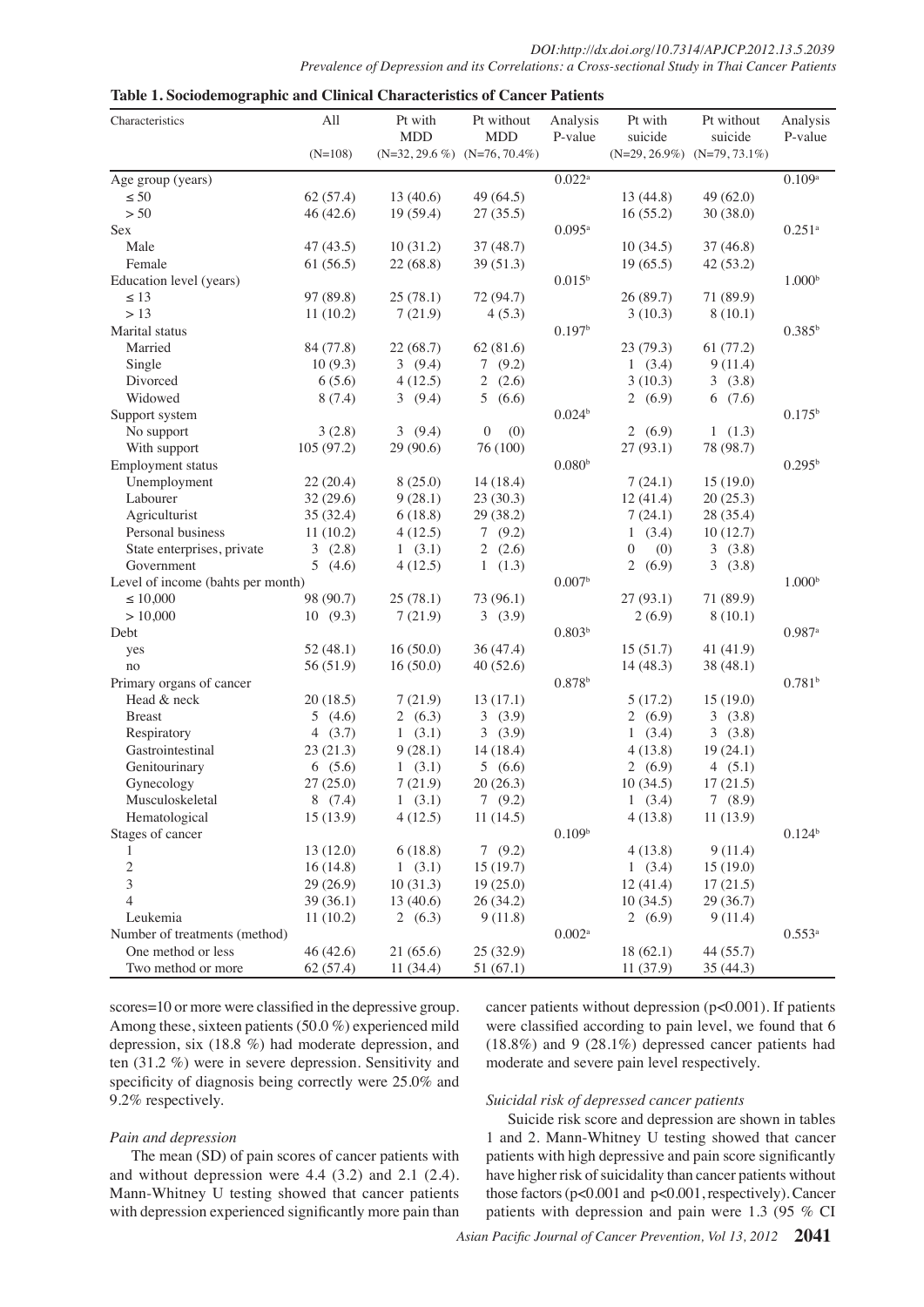# *Benchalak Maneeton et al*

# **Table 2. Patient Functional Characteristics**

| <b>Characteristics</b>                                                  | All       | Patients               | Patients    | Analysis               | Pt with                                         | Pt without               | Analysis               |
|-------------------------------------------------------------------------|-----------|------------------------|-------------|------------------------|-------------------------------------------------|--------------------------|------------------------|
|                                                                         |           | with MDD               | without MDD |                        | suicide                                         | suicide                  |                        |
| Mean (SD), median                                                       |           | $(n = 108)$ $(n = 32)$ | $(n = 76)$  |                        | (P-value) (N=29, 26.9%) (N=79, 73.1%) (P-value) |                          |                        |
| PHQ-9 score; mean (SD)                                                  | 7.9 (6.0) | 15.6(4.5)              | 4.7(2.7)    | $< 0.001^{\text{a}}$   | 12.2(6.0)                                       | 6.3(5.2)                 | $< 0.001$ <sup>a</sup> |
| Pain score; mean (SD)                                                   | 2.8(2.8)  | 4.4(3.2)               | 2.1(2.4)    | $< 0.001$ <sup>a</sup> | 4.6(3.3)                                        | 2.2(2.3)                 | $0.001^{\text{a}}$     |
| Duration of cancer; mean (SD), month $12.4(17.1)$ 13.1(22.7) 12.1(14.3) |           |                        |             | $0.693$ <sup>a</sup>   | 17.4(25.6)                                      | 10.5(12.3)               | 0.076a                 |
| Suicidal score; mean (SD)                                               | 2.6(6.7)  | 5.5(9.5)               | 1.4(4.7)    | $< 0.001^{\text{a}}$   | 9.8(10.0)                                       | $\overline{\phantom{a}}$ |                        |

a Mann-Whitney U test; SD, standard deviation

# **Table 3. Significant Correlates of Depression**

| Significant predictors Odds ratio*<br>of depression |       | 95% CI      | P-value |
|-----------------------------------------------------|-------|-------------|---------|
|                                                     |       |             |         |
| Age (years)                                         |       |             |         |
| $\leq 50$ vs $> 50^*$                               | 4.15  | 1.21-14.21  | 0.023   |
| Sex                                                 |       |             |         |
| Male vs Female*                                     | 3.83  | 1.12-13.13  | 0.03350 |
| Number of treatments (method)                       |       |             |         |
| $\langle 1^* \text{ vs } > 2 \rangle$               | 11.05 | 2.75-44.42  | 0.001   |
| Pain score                                          | 1.49  | 1.19-1.86   | < 0.001 |
| Education (years)                                   |       |             | 25      |
| $\leq$ 13 vs $>$ 13*                                | 7.76  | 1.024-58.82 | 0.047   |

interval =1.06-1.52) and 1.2 (95 % CI interval=1.06-1.25) times more prone to have suicidal risk, respectively.

We compared the difference between the patients who experienced depression and who did not (Table 1, 2). Significant differences (p<0.05) were found among the two groups in age, educational level, support system, level of incomes, number of treatments, and pain score. As a result, these factors were included in binary logistic regression analyses as covariables. Moreover, other factors which had significant differences (p<0.100) were also included in the analysis (sex and employment status).

Binary logistic regression analysis was conducted with the following 8 main effects: age, sex, educational level, support system, employment status, level of incomes, numbers of treatments, and pain score to investigate how well each factor can be used to explain depressive disorder. We used depressive disorder as a dependent variable. Depressive disorder was best explained by increased pain score, number of treatments (less than 2 methods), educational level (more than 13 years), age group (more than 50 years old), and being female.

## **Discussion**

Depressive disorder is the most common problem in cancer patients. From our study, the prevalence of major depressive disorder in cancer patients was 29.6 %, which is in the middle range of findings of previous studies (3%-58%) (Massie and Holland, 1984; Ciaramella and Poli, 2001; Uchitomi et al., 2003; Katz et al., 2004; Ell et al., 2005; Boyd et al., 2012; Kim et al., 2012; Mitchell et al., 2012; Palmer et al., 2012; Pirl et al., 2012; Tada et al., 2012; Warmenhoven et al., 2012; Yu et al., 2012). As previous works (Bellini and Capannini, 1994; Caplette-Gingras and Savard, 2008), from our study shows low sensitivity of diagnosis depressive disorder (25.0 %), that means 75.0 % of patients was misdiagnosed and lacking in treatment. Cancer patients who are pain, depressed, and no

25.0 and need multidisciplinary team. However, primary 50.0<sub>treatment cancer, pain and other complications; that the 30.0</sub> **75.0** the association between cancer, depression, and suicidal **30.0** 100. Cupport system are significantly more likely to experience  $\frac{1}{20.3}$  **6.3 10.1 10.1 10.1 10.1 10.1 10.1 10.1 10.1 10.1 10.1 10.1 10.1 10.1 10.1 10.1 10.1 10.1 10.1 10.1 10.1 10.1 10.1 10.1 10.1 10.1 10.1 10.1 10.1 10.1** factors) **56.3** as a **46.8 c** disease. Therapist should pay **38.0 31.3** clinicians should aware of basic principles related to the these factors. From this point of view, the mechanism of ideation should be approached as holistic (biopsychosocial attention in biopsychosocial factors: biological factors pain as well as social support system (Liu et al., 2011). Treatment depressed cancer patients is complicated

 $\theta$ f cancer have led to an increased interest in patients' Remission **25.3**<br> **23.1 25.3**<br> **23.1 25.3**<br> **23.1 25.3**<br> **23.1 25.3** survival rates resulting from advances in the treatment emotional reactions and adaptations to the illness (Massie and Holla $\bar{B}$ d, 1984). $\bar{E}$ 

Newly diagnosed without treatment Newly diagnosed with treatment Persistence or recurrence Evidence has shown that treating co-morbid depression in cancer patients can enhance the patient's ability to adapt to the disease and toleral its treatments, increase survival rates and in prove quality of life (Spiegel et al., 1989; Richardson etal., 1990; Fawzy et al., 1993). Good palliative  $\frac{1}{6}$  are potentially improves the quality of life in depressed  $\overline{\mathbb{E}}$  cancer to  $\overline{\mathbb{E}}$  the extent that the rise of western euthanasi $\widehat{\mathbf{s}}$  is abated when life becomes worth living again, even briefly. Mirtazapine is a particular helpful antidepressant for insomnia, nausea and malignant poor appetite (Kim et al., 2008; Riechelmann et al., 2010; Farriols et al., 2012).

In conclusion, our study confirmed the prevalence of depressive disorder among cancer patients which was underdiagnosed. Factors which influenced to high risk of depression were by increase pain score, number of treatment (less than 2 methods), educational level (more than 13 years), age group (more than 50 years old), and being female.

This study was a cross-sectional study and further prospective study with screening, giving accurate diagnosis, and treatment of depressive disorder comorbidity in cancer patients will further clarify important questions overtime for this vulnerable yet readily treatable group in future. It is of paramount interest how treatment of depression improves cancer patients' quality of life.

## **Acknowledgements**

We thank the following for his substantial help with this project: Prof. Stephen D. Martin, MBBS, MRCPsych, MEWI, Brandon Lane Neuropsychiatry Clinic, Durham, United Kingdom. Prof. Manit Srisurapanont, department of psychiatry, faculty of medicine, Chiang Mai university.